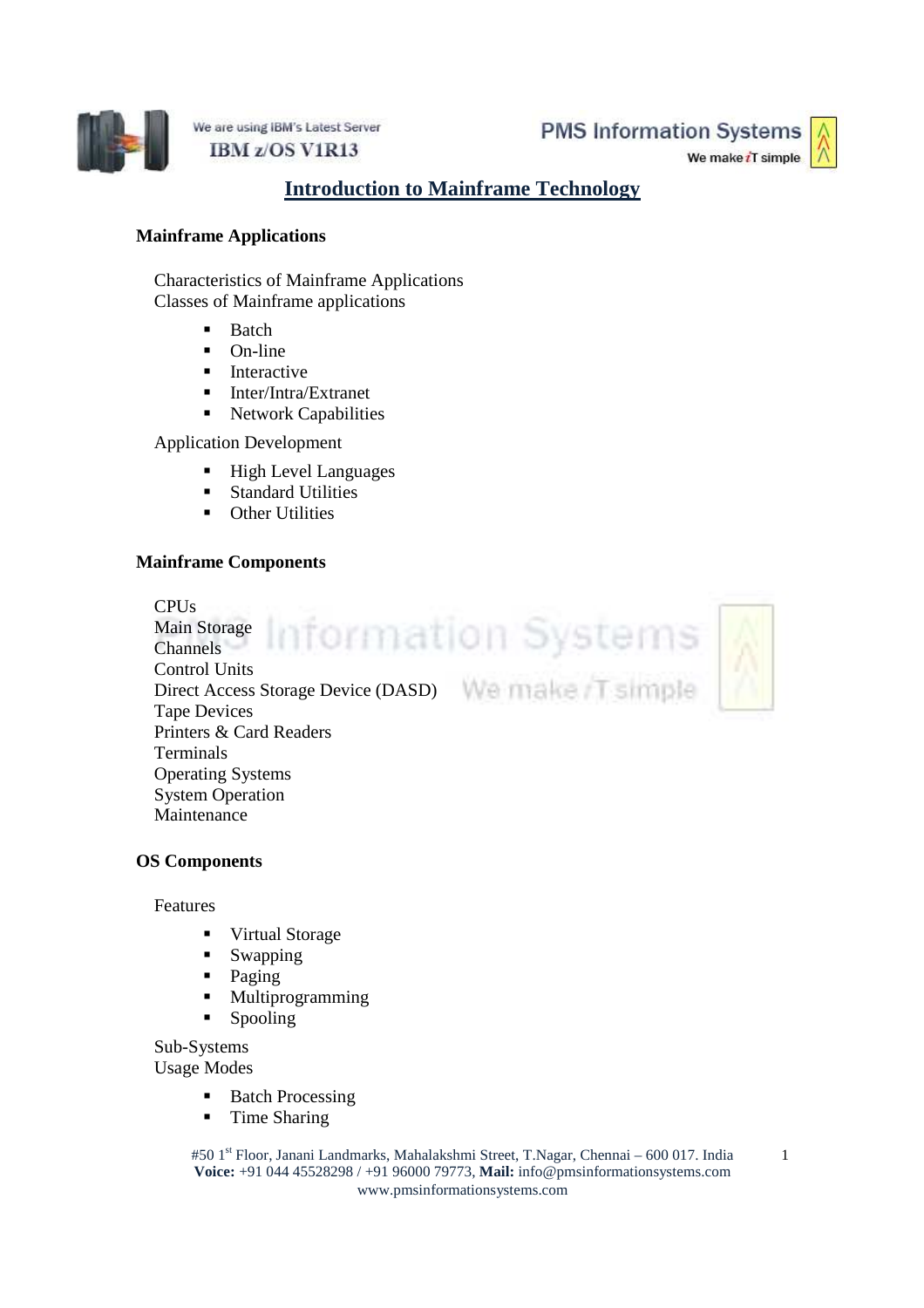

### We are using IBM's Latest Server IBM z/OS V1R13

Data Sets

- Catalogs
- **VTOC** and DASD labels
- **Tape Labels**
- Naming Convention
- Generation Data Groups

Data Security Archiving Backup

### **OS Processing**

Data Set Access

- File Organization
- Record Organization
- Access Strategies

#### Databases

- Concepts
- 
- Hierarchical Databases<br>• Network Databases<br>• Relational Databases • Network Databases<br>• Relational Database
- Relational Databases

Batch Processing

- **Jobs**
- JCL
- **Job Entry Subsystem (JES)**
- **Job Submission**
- **Job Scheduling**
- **Initiators**
- **Job Execution**
- Output Processing
- Scheduling Extensions
- Audit Extensions
- **Output Extensions**

### **OS TP Monitors and Tools**

TP Monitors

- SNA/VTAM
- **CICS/VS**
- $IMS$
- **v** VM/CMS
- TSO

#50 1st Floor, Janani Landmarks, Mahalakshmi Street, T.Nagar, Chennai – 600 017. India **Voice:** +91 044 45528298 / +91 96000 79773, **Mail:** info@pmsinformationsystems.com www.pmsinformationsystems.com

We make iT simple





**PMS Information Systems**